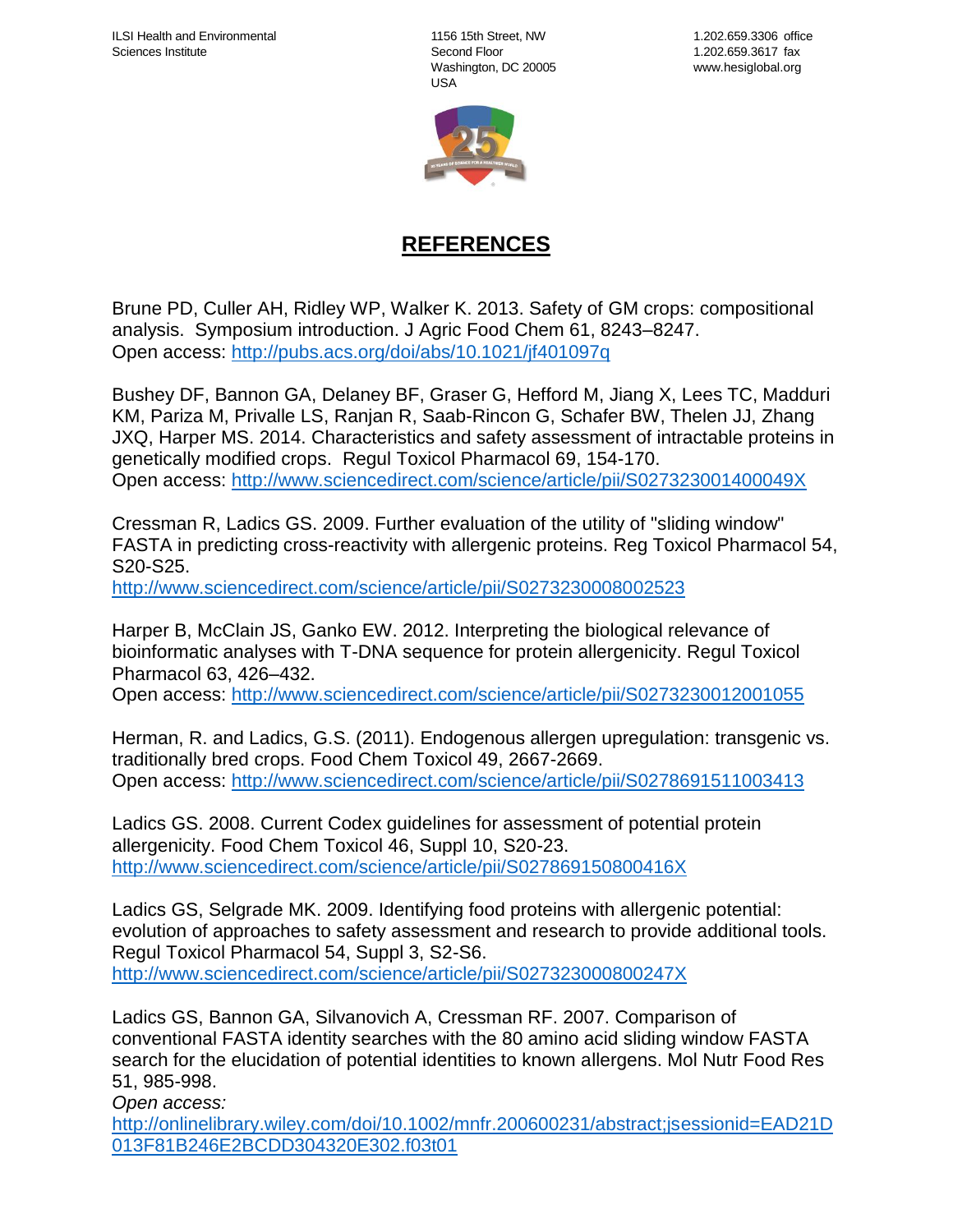

Ladics GS, Bardina L, Cressman RF, Mattsson JL, Sampson HA. 2006. Lack of crossreactivity between the Bacillus thuringiensis derived protein Cry1F in maize grain and dust mite Der p7 protein with human sera positive for Der p7-IgE. Regul Toxicol Pharmacol 44, 136-143.

<http://www.sciencedirect.com/science/article/pii/S0273230005002047>

Ladics GS, Cressman RF, Herouet-Guicheney C, Herman RA, Privalle L, Song P, Ward JM, McClain S. 2011. Bioinformatics and the allergy assessment of agricultural biotechnology products: Industry practices and recommendations. Regul Toxicol Pharmacol 60, 46-53.

<http://www.sciencedirect.com/science/article/pii/S0273230011000304>

Ladics GS, Knippels LM, Penninks AH, Bannon GA, Goodman RE, Herouet-Guicheney C. 2010. Review of animal models designed to predict the potential allergenicity of novel proteins in genetically modified crops. Regul Toxicol Pharmacol 56, 212-224. <http://www.sciencedirect.com/science/article/pii/S0273230009002037>

Mirsky HP, Cressman RF Jr, Ladics GS. 2013. Comparative assessment of multiple criteria for the in silico prediction of allergenic cross-reactivity. Regul Toxicol Pharmacol 67, 232-239.

*Open access:* <http://www.sciencedirect.com/science/article/pii/S0273230013001189>

Parrott W, Chassy B, Ligon J, Meyer L, Petrick J, Zhou J, Herman R, Delaney B, Levine M. 2010. Application of food and feed safety assessment principles to evaluate transgenic approaches to gene modulation in crops. Food Chem Toxicol 48, 1773-1790. <http://www.sciencedirect.com/science/article/pii/S0278691510002310>

Privalle L, Bannon G, Herman R, Ladics G, McClain S, Stagg N, Ward J, Herouet-Guicheney C. 2011. Heat stability and its utility in the assessment of the potential allergenicity of novel proteins. Regul Toxicol Pharmacol 61, 292-295. <http://www.sciencedirect.com/science/article/pii/S0273230011001668>

Privalle LS, Chen J, Clapper G, Hunst P, Spiegelhalter F, Zhong CX. 2012. Development of an agricultural biotechnology crop product: testing from discovery to commercialization. J Agric Food Chem 60, 10179-10187. <http://pubs.acs.org/doi/abs/10.1021/jf302706e>

Selgrade MK, Bowman CC, Ladics GS, Privalle L, Laessig SA. 2009. Safety assessment of biotechnology products for potential risk of food allergy: implications of new research. Toxicol Sci 110, 31-39.

*Open access:* <http://toxsci.oxfordjournals.org/content/110/1/31.long>